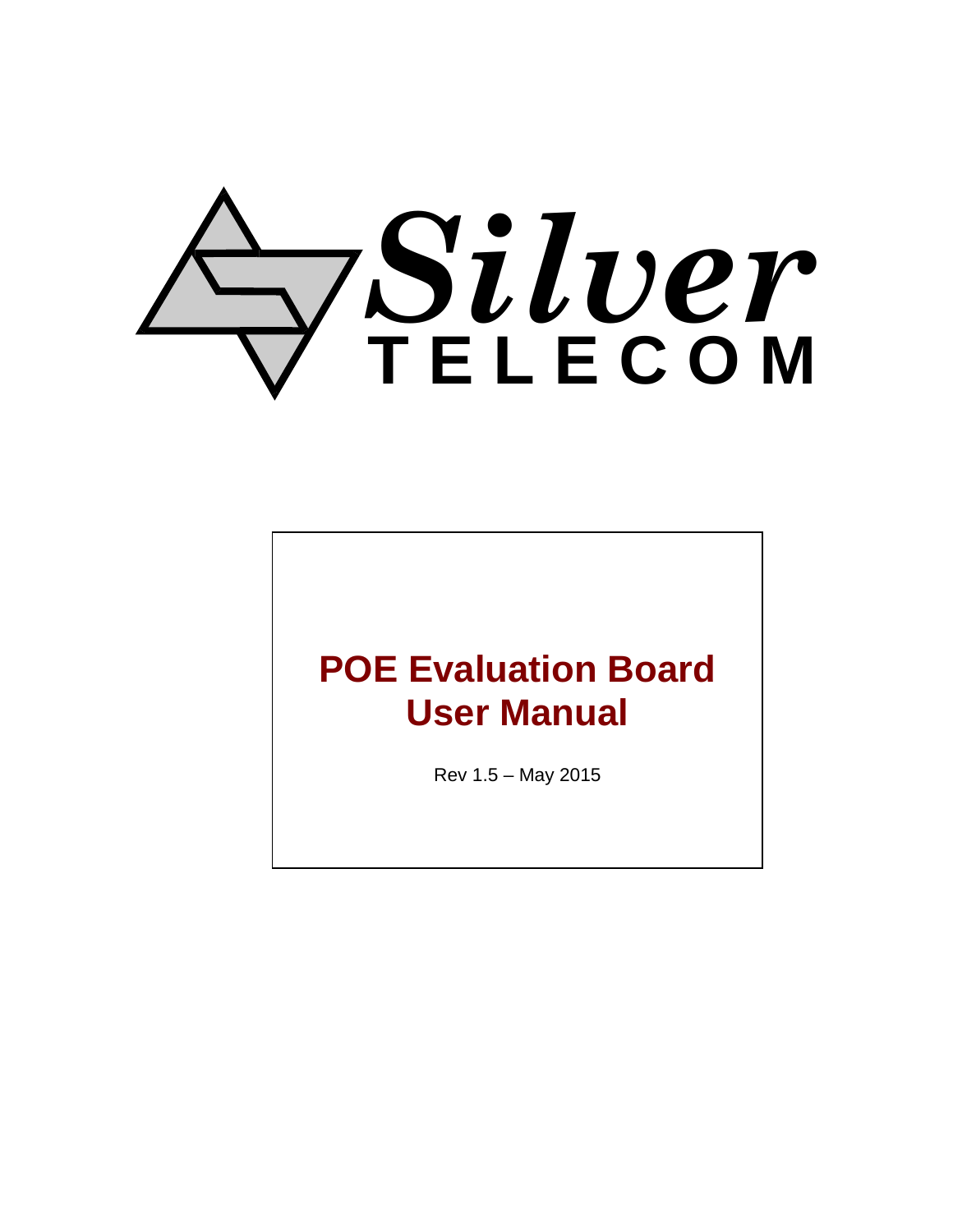## <span id="page-1-0"></span>1 Table of Contents

|                                |                         | <b>Table of Contents</b> |   |  |  |  |  |
|--------------------------------|-------------------------|--------------------------|---|--|--|--|--|
|                                | <b>Table of Figures</b> |                          |   |  |  |  |  |
| 3                              | <b>Introduction</b>     |                          |   |  |  |  |  |
| <b>Board Description</b><br>4  |                         |                          |   |  |  |  |  |
|                                |                         |                          |   |  |  |  |  |
|                                |                         |                          |   |  |  |  |  |
|                                |                         |                          |   |  |  |  |  |
|                                |                         |                          |   |  |  |  |  |
|                                |                         |                          |   |  |  |  |  |
| <b>Equipment Required</b><br>5 |                         |                          |   |  |  |  |  |
| 6                              |                         | <b>Using the Board</b>   | 6 |  |  |  |  |
|                                |                         |                          | 6 |  |  |  |  |

## 2 Table of Figures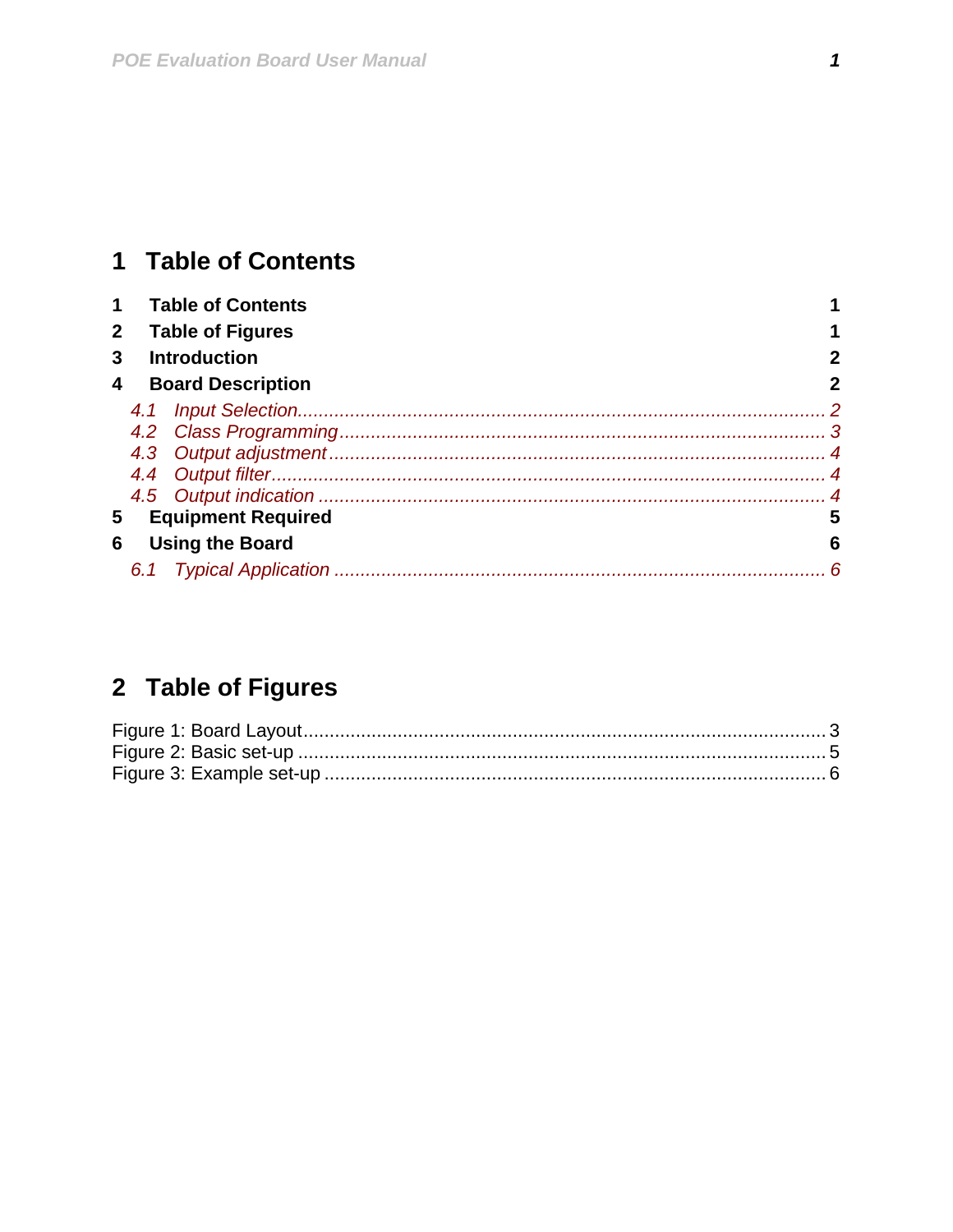#### <span id="page-2-0"></span>**3 Introduction**

This manual is intended to be a guide to using the "POE evaluation board" with Silver Telecom Powered Device (PD) modules.

The POE evaluation board can be powered using the spare pair in the CAT5e cable (pins 4 & 5 and pins 7 & 8) by Midspan equipment. In addition to this the POE evaluation board has on-board magnetics. This can extract the power from the center tap of the data pair (pins 1 & 2 and pins 3 & 6) used by Endspan equipment.

#### **4 Board Description**

The POE evaluation board will work with the following products: -

| Ag9033 | $\blacksquare$ | Ag9050 | $\blacksquare$ | Ag9120 | $\overline{\phantom{a}}$ |        |
|--------|----------------|--------|----------------|--------|--------------------------|--------|
| Ag9203 | $\blacksquare$ | Ag9205 | $\blacksquare$ |        | -                        |        |
| Ag9403 | $\blacksquare$ | Ag9405 | $\blacksquare$ | Ag9412 | -                        |        |
| Ag9603 | $\blacksquare$ | Ag9605 | $\blacksquare$ | Ag9612 | -                        |        |
|        |                | Ag9705 | $\blacksquare$ | Ag9712 | -                        | Ag9724 |

The input data and power is supplied to the board through connector J1. The data is passed through to the peripheral equipment via J2, with the power form the PD module is supplied via either J3 & J4 or J5 (see [Figure 1](#page-3-1)).

#### *4.1 Input Selection*

The POE evaluation board has on-board bridge rectifiers that can be used or bypassed using links LK1 to LK4 (see [Figure 1\)](#page-3-1) depending of which PD module is being used.

For modules that already have internal bridge rectifiers, the POE evaluation board rectifiers can be bypassed by setting links LK1 to LK4 to position A.

For modules that do not have internal bridge rectifiers, the POE evaluation board rectifiers can be used by setting links LK1 to LK4 to position B.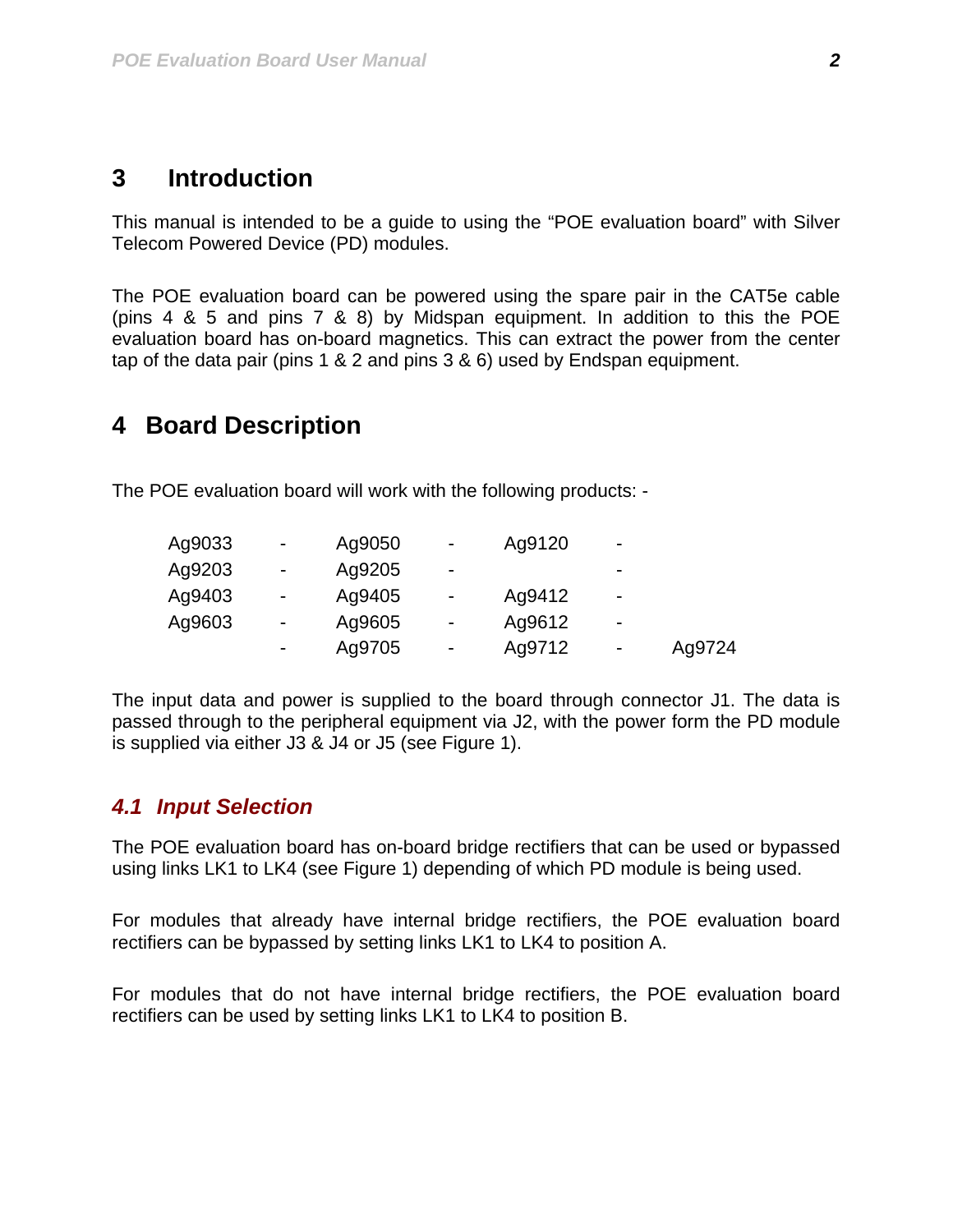<span id="page-3-0"></span>

Figure 1: Board Layout

#### <span id="page-3-1"></span>*4.2 Class Programming*

Resistors R1 can be used to set the (optional) power classification of the module.

The evaluation board has a 249R fitted, which will set the PD module as class 3 when LK5 if fitted (see [Figure 1](#page-3-1)). This can be change if required, see the table in the power classification section in the datasheets for resistance values.

If LK5 is not fitted the PD module will default to Class 0 (0.44W to 12.95W).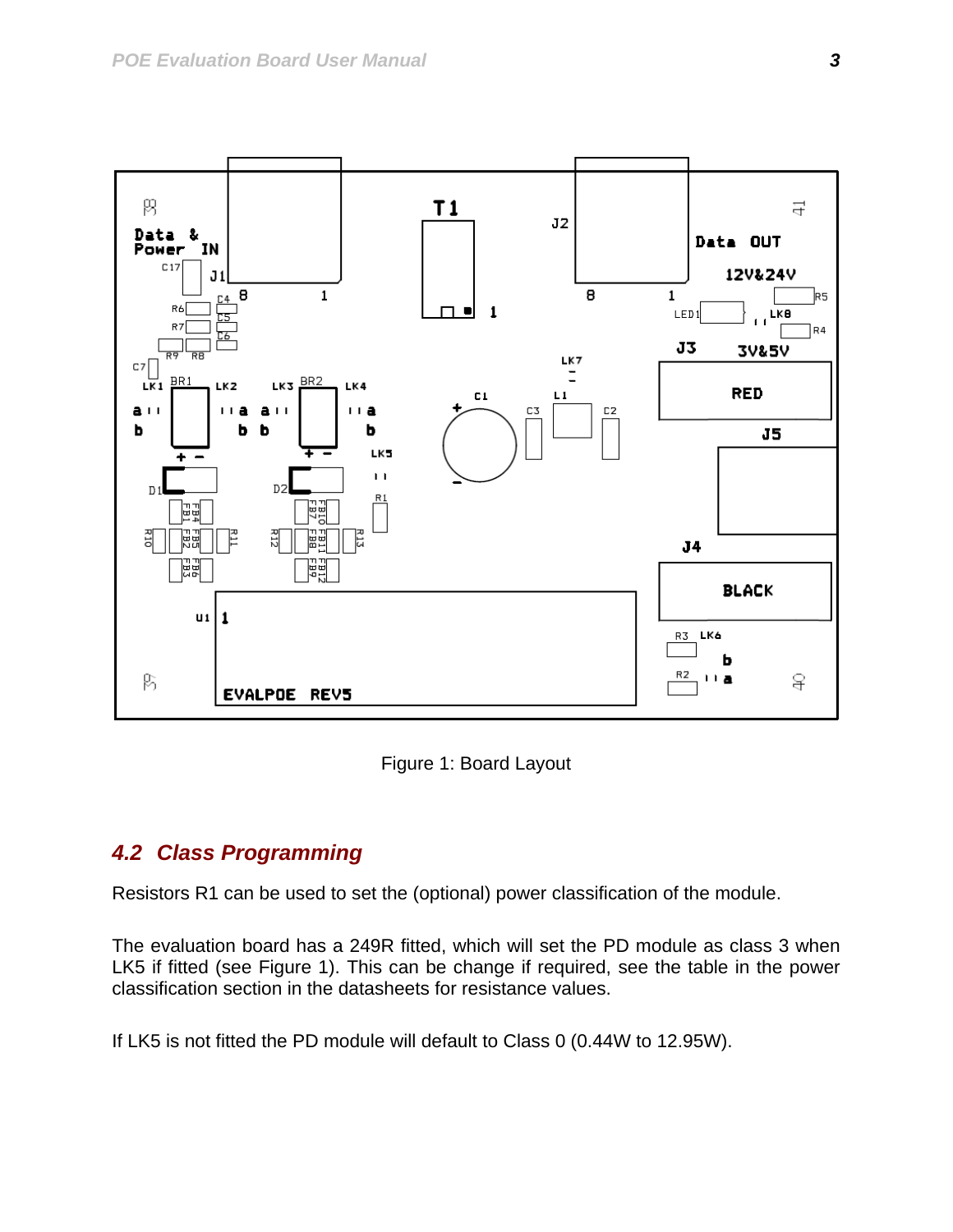#### <span id="page-4-0"></span>*4.3 Output adjustment*

The output voltage of the PD module can be adjusted by connecting the ADJ pin to either GND or +VDC. LK6 can be used to adjust the output voltage (see [Figure 1\)](#page-3-1).

On the POE evaluation board R2 and R3 are supplied with a 0 Ohm link to give maximum adjustment, see the output adjustment section in the datasheet for more information.

With LK6 fitted in position B the left pin the output voltage will increase.

With LK6 fitted in position A the right pin the output voltage will decrease.

#### *4.4 Output filter*

There is a filter L1, C2 and C3 connected to the output of the module, this can be bypassed by fitting link LK7.

This filter is primarily used with the Ag9600, Ag9700-S and Ag9700-2BR series.

#### *4.5 Output indication*

When the module output is ON - LED1 will be illuminated.

LK8 can be set to "3V & 5V" or "12V & 24V" to match the output voltage of the module.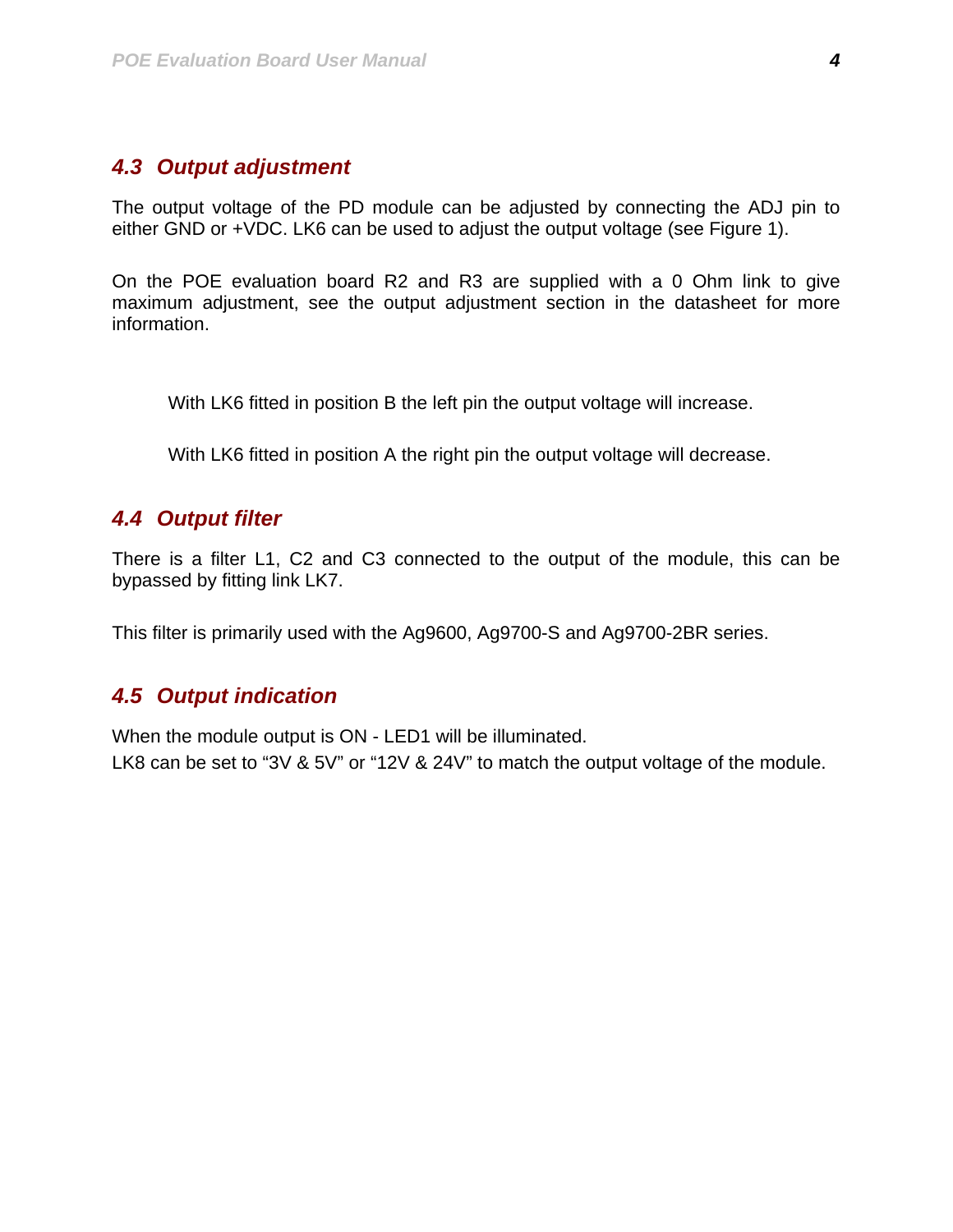### <span id="page-5-0"></span>**5 Equipment Required**

[Figure 2](#page-5-1) shows the basic set up using the POE evaluation board with a Midspan.

The equipment required: -

- ¾ Midspan or Endspan PSE (Power Sourcing Equipment)
- $\triangleright$  Peripheral (or Test) Equipment
- $\triangleright$  CAT5e cables
- $\triangleright$  Output power cable
- $\triangleright$  Mains cable



Figure 2: Basic set-up

<span id="page-5-1"></span>The POE evaluation board can be powered from a Midspan PSE, an Endspan PSE, or from a 48V power supply with a current limit =>400mA.